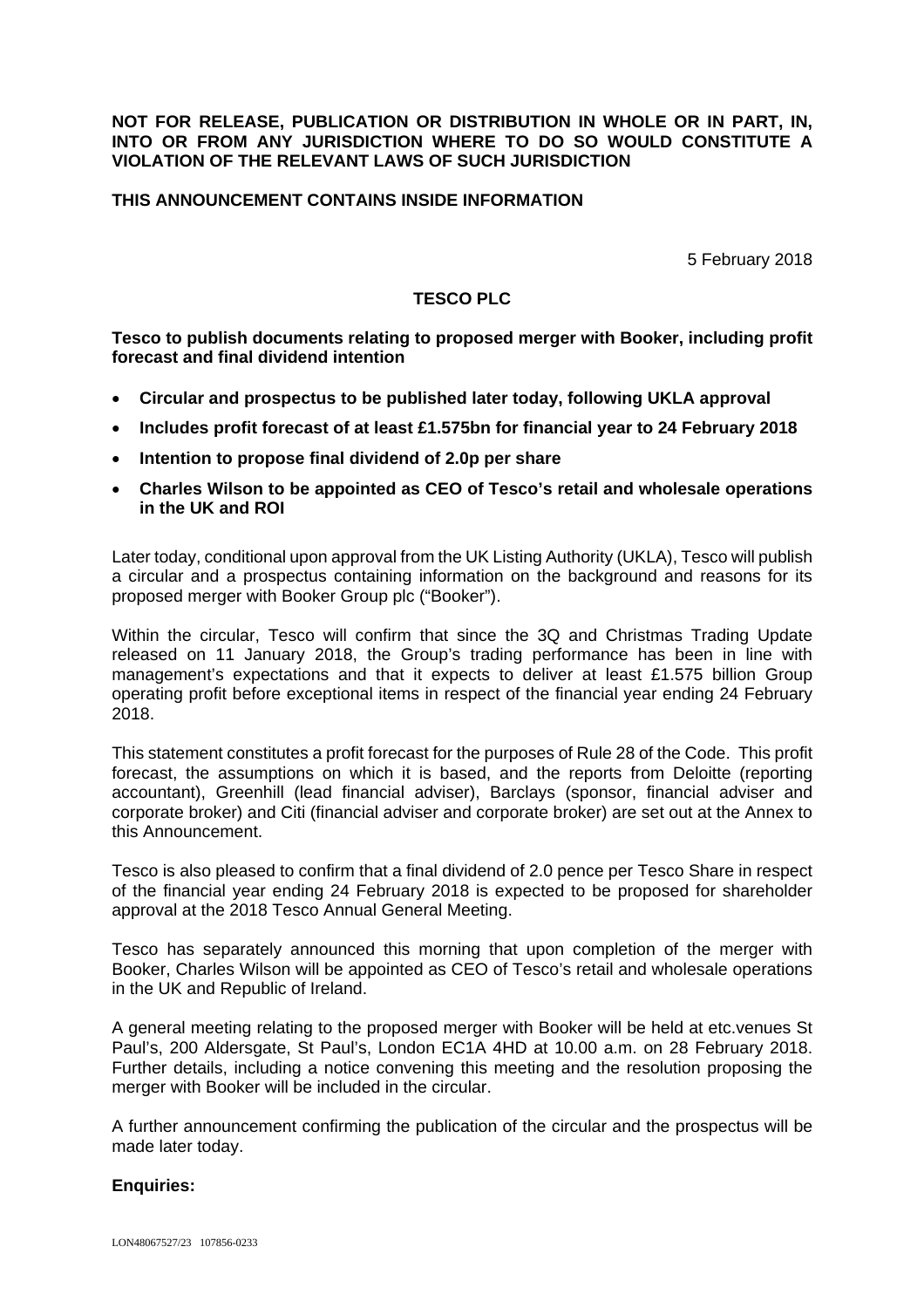## **Tesco**

| <b>Investor Relations:</b> Chris Griffith                                  |             | +44 (0) 1707 912 900 |
|----------------------------------------------------------------------------|-------------|----------------------|
| Media:                                                                     | Jane Lawrie | +44 (0) 1707 918 701 |
| <b>Greenhill</b> (lead financial adviser to Tesco)                         |             |                      |
| David Wyles                                                                |             | +44(0) 207 198 7400  |
| <b>Charles Gournay</b>                                                     |             |                      |
| <b>Barclays</b> (financial adviser, corporate broker and sponsor to Tesco) |             |                      |
| Alisdair Gayne                                                             |             | +44(0) 207 623 2323  |
| Nicola Tennent                                                             |             |                      |
| Citi (financial adviser and corporate broker to Tesco)                     |             |                      |
| <b>Andrew Seaton</b>                                                       |             | +44(0) 207 500 5000  |
| Ed McBride                                                                 |             |                      |
| Teneo Blue Rubicon (public relations adviser to Tesco)                     |             |                      |
| <b>Philip Gawith</b>                                                       |             | +44(0) 207 420 3143  |
|                                                                            |             |                      |

LEI Number: 2138002P5RNKC5W2JZ46

Freshfields Bruckhaus Deringer LLP are retained as legal advisers for Tesco.

Terms used but not defined in this Announcement have the meaning set out in the announcement of the Merger released on 27 January 2017.

#### **Important Notices**

This Announcement is for information purposes only and does not constitute or form part of any offer to sell or subscribe for or any invitation to purchase or subscribe for any securities of the solicitation of any vote or approval in any jurisdiction pursuant to the Merger. This Announcement should not be construed as investment advice and is not intended to form the basis of any investment decision. It does not constitute a prospectus or prospectus equivalent document.

#### **Overseas Jurisdictions**

The release, publication or distribution of this Announcement in or into jurisdictions other than the UK may be restricted by law and therefore any persons who are subject to the law of any jurisdiction other than the UK should inform themselves about, and observe, any applicable legal or regulatory requirements. This Announcement has been prepared for the purpose of complying with English law and the Code and the information disclosed may not be the same as that which would have been disclosed if this Announcement had been prepared in accordance with the laws of jurisdictions outside of England and Wales.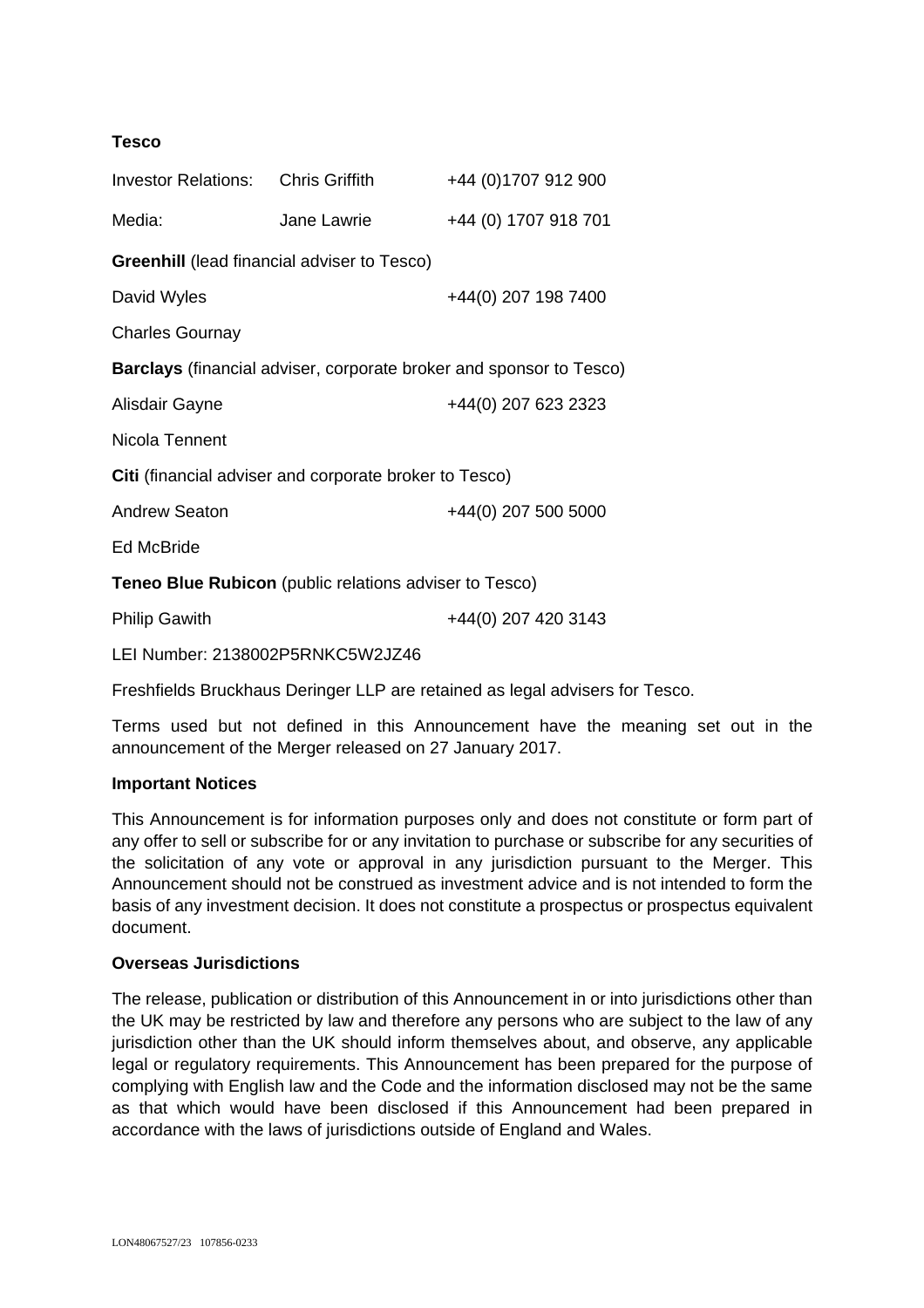### **Important Notices Relating to Financial Advisers**

Greenhill, which is authorised and regulated in the UK by the FCA, is acting exclusively for Tesco and no one else in connection with the Merger and will not be responsible to anyone other than Tesco for providing the protections afforded to clients of Greenhill nor for providing advice in relation to the Merger or any other matters referred to in this Announcement. Neither Greenhill nor any of its affiliates owes or accepts any duty, liability or responsibility whatsoever (whether direct or indirect, whether in contract, tort or, under statute or otherwise) to any person who is not a client of Greenhill in connection with this Announcement, any statement contained herein, the Merger or otherwise.

Barclays, which is authorised by the PRA and regulated by the FCA and the PRA in the UK, is acting exclusively for Tesco and no one else in connection with the Merger and will not be responsible to anyone other than Tesco for providing the protections afforded to clients of Barclays nor for providing advice in relation to the Merger or any other matters referred to in this Announcement.

Citi, which is authorised by the PRA and regulated by the PRA and the FCA, is acting exclusively for Tesco and no one else in connection with the Merger and will not be responsible to anyone other than Tesco for providing the protections afforded to its clients for providing advice in relation to the Merger or in relation to the contents of this Announcement or any transaction or any other matters referred to herein.

#### **Forward-looking statements**

This Announcement (including information incorporated by reference into this Announcement), oral statements made regarding the Merger, and other information published by Tesco and Booker contain statements which are, or may be deemed to be, "forward-looking statements" with respect to the financial condition, results of operations and businesses of Booker and Tesco and the Booker Group and the Tesco Group, and certain plans and objectives of Booker and Tesco with respect to the Combined Group. All statements other than statements of historical fact are forward-looking statements. Forward-looking statements are prospective in nature and are not based on historical facts, but rather on current expectations and projections of the management of Tesco and Booker about future events, and are therefore subject to risks and uncertainties which could cause actual results to differ materially from the future results expressed or implied by the forward-looking statements. The forward-looking statements contained in this Announcement include statements relating to the expected effects of the Merger on Tesco and Booker, the expected timing and scope of the Merger and other statements other than historical facts. Often, but not always, forward-looking statements can be identified by the use of forward-looking words such as "plans", "expects", "does not expect", "is expected", "is subject to", "budget", "scheduled", "estimates", "forecasts", "intends", "anticipates", "does not anticipate", "believes", or variations of such words and phrases or statements that certain actions, events or results "may", "could", "should", "would", "might" or "will" be taken, occur or be achieved. Although Tesco and Booker believe that the expectations reflected in such forward-looking statements are reasonable, Tesco and Booker can give no assurance that such expectations will prove to be correct. By their nature, forward-looking statements involve risk and uncertainty because they relate to events and depend on circumstances that will occur in the future. You are cautioned not to place undue reliance on these forward-looking statements. Each forward looking statement speaks only as of the date of this Announcement. None of Booker, the Booker Group, Tesco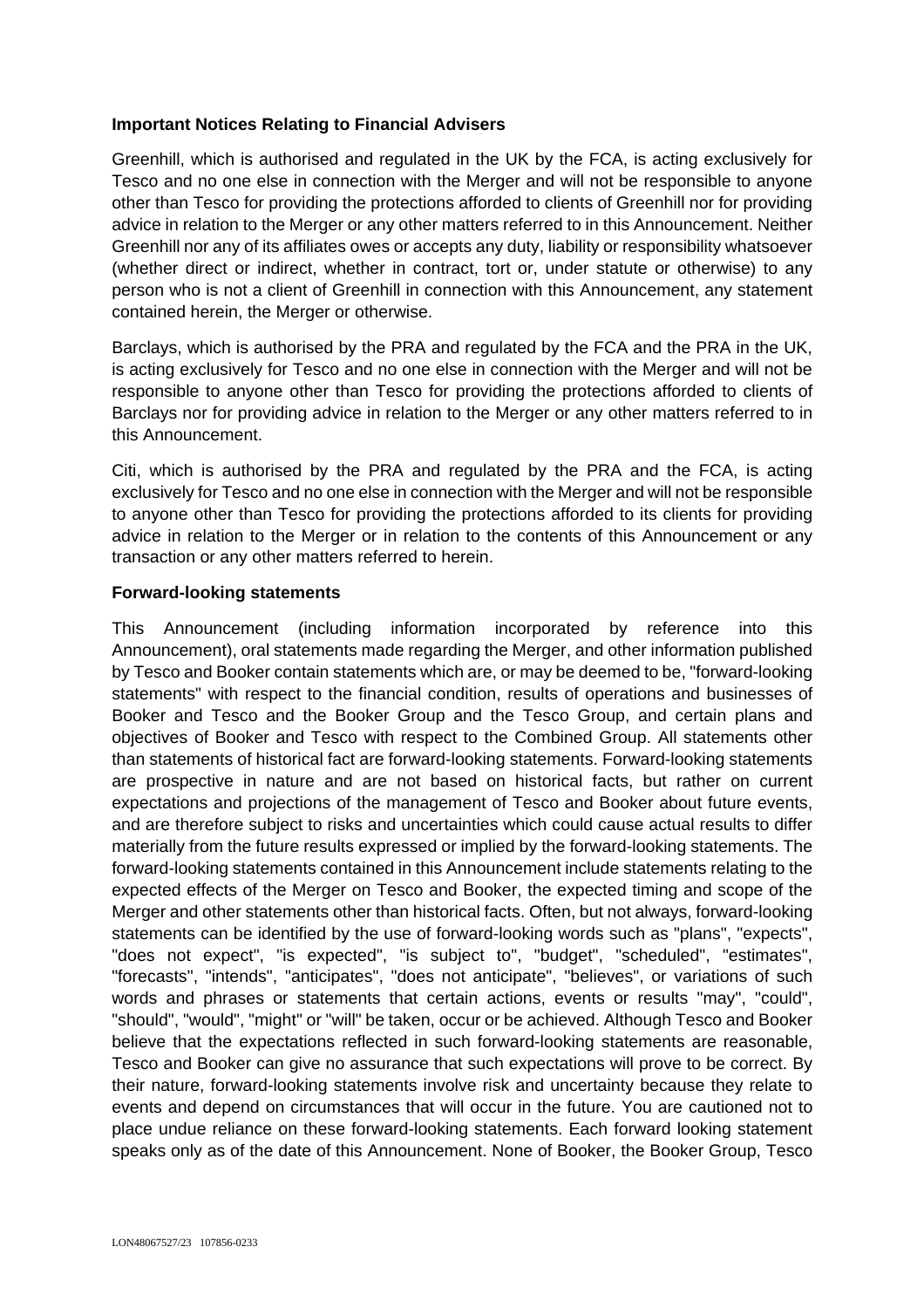or the Tesco Group undertakes any obligation to publicly update or revise any forward-looking statements, whether as a result of new information, future events or otherwise.

### **Publication on website and availability of hard copies**

A copy of this Announcement will be made available, subject to certain restrictions relating to persons resident in Restricted Jurisdictions, on Tesco's website at www.tescoplc.com. For the avoidance of doubt, the contents of this website are not incorporated into and do not form part of this Announcement.

Tesco Shareholders may request a hard copy of this Announcement by: (i) contacting Equiniti during business hours on +44 371 384 2977 if calling from the UK, or +44 121 415 7053 if calling from outside the UK (lines are open from 8.30am to 5.30pm (UK time), Monday to Friday (excluding public holidays in England and Wales)); or (ii) by submitting a request in writing to Equiniti at Equiniti Limited, Aspect House, Spencer Road, Lancing, West Sussex BN99 6DA. Calls to 03 numbers cost no more than a national rate call to a 01 or 02 number.

If you are in any doubt about the contents of this Announcement or the action you should take, you are recommended to seek your own independent financial advice immediately from your stockbroker, bank manager, solicitor, accountant or independent financial adviser duly authorised under the Financial Services and Markets Act 2000 (as amended) if you are resident in the United Kingdom or, if not, from another appropriately authorised independent financial adviser.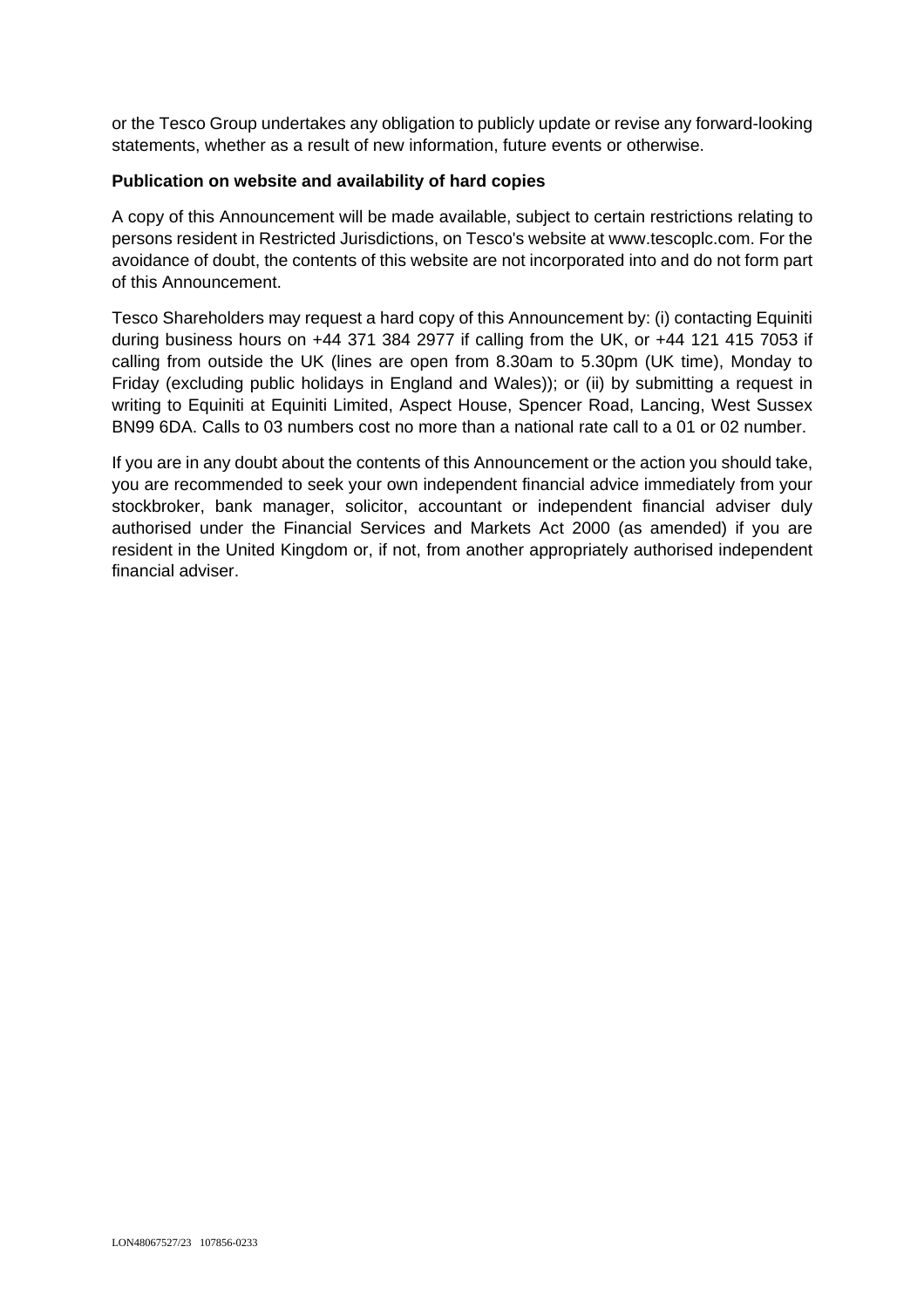### **Annex Tesco Profit Forecast**

# **A. Tesco Profit Forecast**

In the Prospectus and the Circular, Tesco includes the following statement, which for the purposes of Rule 28 of the Code constitutes a profit forecast for the financial year ending 24 February 2018:

"*The Tesco Directors expect the Tesco Group to deliver at least £1.575 billion group operating profit before exceptional items in respect of the financial year ending 24 February 2018.*"

# **Basis of preparation**

The Tesco Directors hereby confirm that the Tesco Profit Forecast has been properly compiled on the basis stated below and that the basis of accounting used is consistent with Tesco's accounting policies, which are in accordance with IFRS and are those that Tesco will apply in preparing its financial statements for the 52 weeks ending 24 February 2018. The Tesco Directors have prepared the Tesco Profit Forecast based on the unaudited interim financial results for the 26 weeks ended 26 August 2017, the unaudited management accounts for the 18 weeks ended 30 December 2017 and a forecast for the remaining period ending 24 February 2018.

In preparing the Tesco Profit Forecast, the Tesco Directors made the following assumptions:

*Factors outside the influence or control of the Tesco Directors* 

- no change to current prevailing global macroeconomic and political conditions during FY2018 which is material in the context of the Tesco Profit Forecast;
- no change in legislation or regulation impacting on the Tesco Group's operations or its accounting policies and standards to which it is subject which is material in the context of the Tesco Profit Forecast;
- no change in inflation, interest or tax rates in Tesco's principal markets compared with Tesco's estimates which is material in the context of the Tesco Profit Forecast;
- no change in market conditions within the retail or financial services industry in relation to either demand or competitive environment which is material in the context of the Tesco Profit Forecast;
- no change in the exchange rates compared with Tesco's estimates which is material in the context of the Tesco Profit Forecast;
- no change in labour costs, including pension and other post-retirement benefits; and
- there will be no adverse event that will have an impact on Tesco's financial performance which is material in the context of the Tesco Profit Forecast.

## *Factors within the influence or control of the Tesco Directors*

- no material acquisitions, joint venture agreements or disposals will be made by Tesco prior to 24 February 2018;
- the level of loan related provisions within Tesco Bank appropriately covers future losses under the relevant loans and there are no events or circumstances arising which would cause a change in the level of loan related provisions in Tesco bank that would be material to the Tesco Profit Forecast; and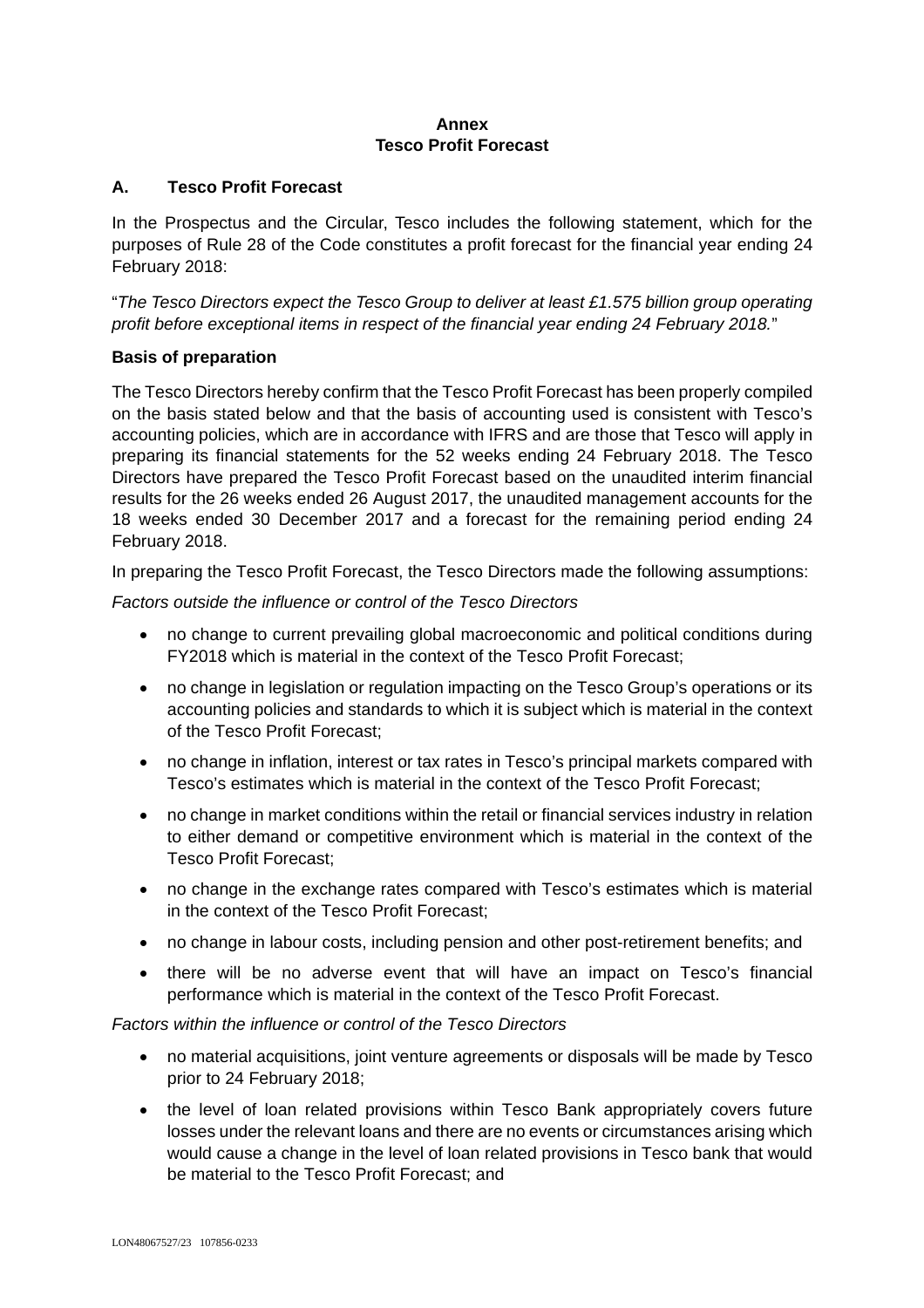• no change in Tesco's strategy.

# **B. Report from Deloitte**

The Board of Directors on behalf of Tesco PLC Tesco House, Shire Park, Kestrel Way Welwyn Garden City United Kingdom AL7 1GA

Greenhill & Co. International LLP Lansdowne House 57 Berkeley Square London W1 6ER

Barclays Bank PLC, acting through its Investment Bank 5 The North Colonnade Canary Wharf London E14 4BB

Citigroup Global Markets Limited Citigroup Centre Canada Square Canary Wharf London E14 5LB

5 February 2018

Dear Sirs

# **Merger of Tesco PLC and Booker Group plc**

We report on the profit forecast comprising group operating profit before exceptional items of Tesco plc (the "Company") and its subsidiaries (together the "Tesco Group") for the 52 weeks ending 24 February 2018 (the "Tesco Profit Forecast"). The Tesco Profit Forecast, and the material assumptions upon which it is based, are set out in Annex A of the announcement by Tesco in relation to publication of documents relating to the recommended cash and share merger with Booker Group plc dated 5 February 2018 (the "Announcement").

## **Responsibilities**

It is the responsibility of the directors of the Company (the "Directors") to prepare the Tesco Profit Forecast in accordance with the requirements of Rule 28 of the City Code on Takeovers and Mergers (the "Takeover Code").

It is our responsibility to form an opinion as required by Rule 28.1(a) of the Takeover Code as to the proper compilation of the Tesco Profit Forecast and to report that opinion to you.

This report is given solely for the purposes of complying with Rule 28.1(a)(i) of the Takeover Code and for no other purpose. Therefore, to the fullest extent permitted by law we do not assume any other responsibility to any person for any loss suffered by any such person as a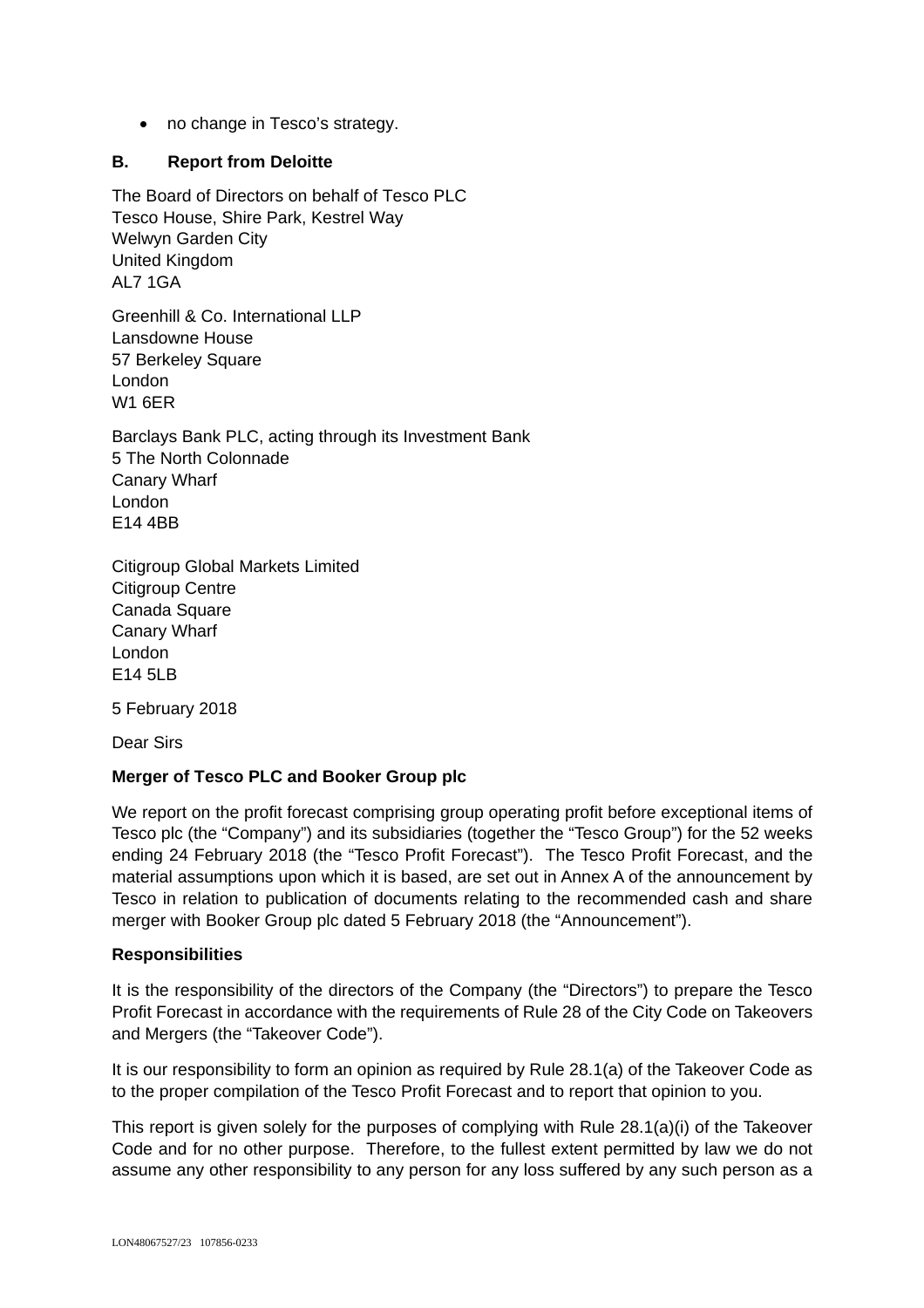result of, arising out of, or in connection with this report or our statement, required by and given solely for the purposes of complying with Rule 23.2 of the Takeover Code, consenting to its inclusion in the Announcement.

## **Basis of Preparation of the Tesco Profit Forecast**

The Tesco Profit Forecast has been prepared on the basis stated in Annex A of the Announcement and is based on the unaudited interim financial results for the 26 weeks ended 26 August 2017, the unaudited management accounts for the 18 weeks ended 30 December 2017 and a forecast for the remaining period ending 24 February 2018. The Tesco Profit Forecast is required to be presented on a basis consistent with the accounting policies of the Tesco Group.

## **Basis of opinion**

We conducted our work in accordance with the Standards for Investment Reporting issued by the Auditing Practices Board in the United Kingdom. Our work included evaluating the basis on which the historical financial information included in the profit forecast has been prepared and considering whether the Tesco Profit Forecast has been accurately computed based upon the disclosed assumptions and the accounting policies of the Tesco Group. Whilst the assumptions upon which the Tesco Profit Forecast are based are solely the responsibility of the Directors, we considered whether anything came to our attention to indicate that any of the assumptions adopted by the Directors which, in our opinion, are necessary for a proper understanding of the Tesco Profit Forecast have not been disclosed or if any material assumption made by the Directors appears to us to be unrealistic.

We planned and performed our work so as to obtain the information and explanations we considered necessary in order to provide us with reasonable assurance that the Tesco Profit Forecast has been properly compiled on the basis stated.

Since the Tesco Profit Forecast and the assumptions on which it is based relate to the future and may therefore be affected by unforeseen events, we can express no opinion as to whether the actual results reported will correspond to those shown in the Tesco Profit Forecast and differences may be material.

Our work has not been carried out in accordance with auditing or other standards and practices generally accepted in jurisdictions outside the United Kingdom, including the United States of America, and accordingly should not be relied upon as if it had been carried out in accordance with those standards and practices. We have not consented to the inclusion of this report and our opinion in any registration statement filed with the SEC under the US Securities Act of 1933 (either directly or by incorporation by reference) or in any offering document enabling an offering of securities in the United States (whether under Rule 144A or otherwise). We therefore accept no responsibility to, and deny any liability to, any person using this report and opinion in connection with any offering of securities inside the United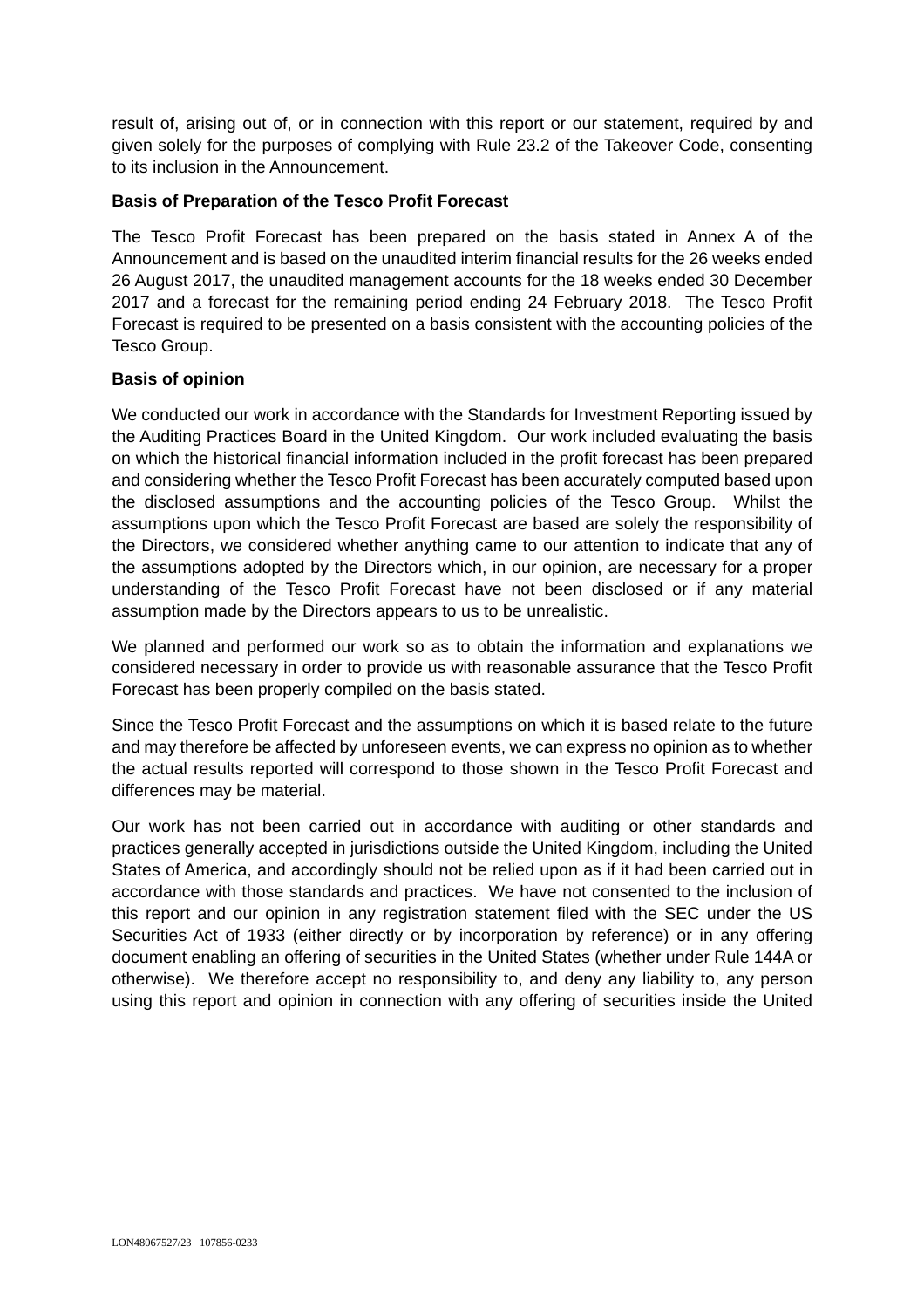States of America or who makes a claim on the basis they had acted in reliance on the protections afforded by United States of America law and regulation.

### **Opinion**

In our opinion, the Tesco Profit Forecast has been properly compiled on the basis stated and the basis of accounting used is consistent with the accounting policies of the Tesco Group.

Yours faithfully

Deloitte LLP

*Deloitte LLP is a limited liability partnership registered in England and Wales with registered number OC303675 and its registered office at 2 New Street Square, London EC4A 3BZ, United Kingdom. Deloitte LLP is the United Kingdom affiliate of Deloitte NWE LLP, a member firm of Deloitte Touche Tohmatsu Limited, a UK private company limited by guarantee ("DTTL"). DTTL and each of its member firms are legally separate and independent entities. DTTL and Deloitte NWE LLP do not provide services to clients. Please see www.deloitte.com/about to learn more about our global network of member firms.*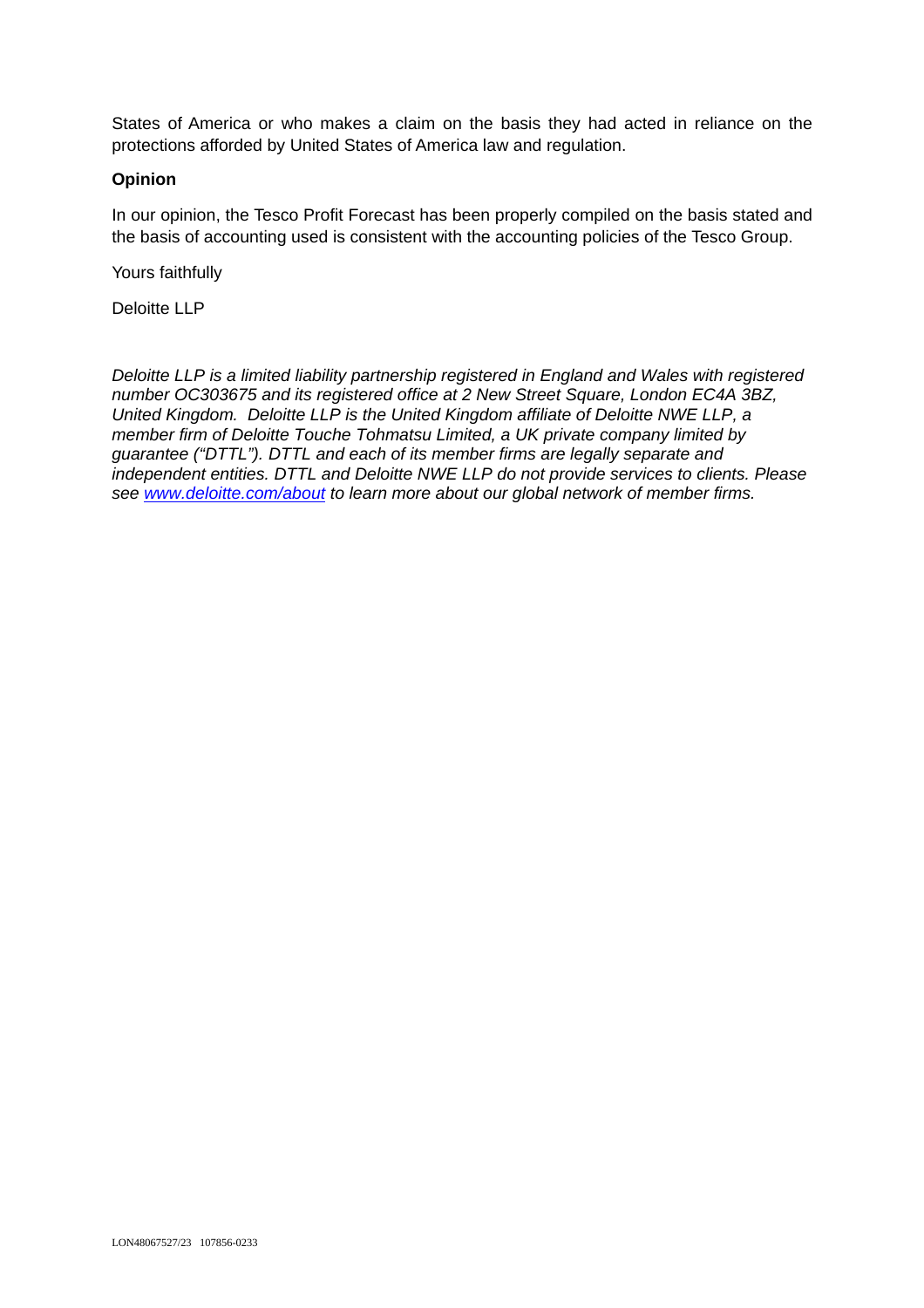## **C. Report from Greenhill**

The Board of Directors Tesco PLC Tesco House, Shire Park, Kestrel Way Welwyn Garden City AL7 1GA

5 February 2018

## **Merger of Tesco PLC and Booker Group plc**

We report on the Tesco Profit Forecast (the "Statement") made by Tesco PLC ("Tesco") and set out in the announcement by Tesco in relation to publication of documents relating to the recommended cash and share merger with Booker Group plc dated 5 February 2018 (the "Announcement")) for which the Directors of Tesco are solely responsible under Rule 28.3 of the City Code on Takeovers and Mergers (the "Code").

We have discussed the Statement with the Tesco Directors. The Statement is subject to uncertainty as described in the Announcement and our work did not involve an independent examination of any of the financial or other information underlying the Statement.

We have relied upon the accuracy and completeness of all the financial and other information provided to us by or on behalf of Tesco, or otherwise discussed with or reviewed by us, and we have assumed such accuracy and completeness for the purposes of providing this letter.

We do not express any view as to the achievability of the Statement.

We have also reviewed the work carried out by Deloitte LLP and have discussed with them the opinion set out in Part VI of the Announcement.

This letter is provided to you solely in connection with Rule 28.1(a)(ii) of the Code and for no other purpose. We accept no responsibility to Tesco, its shareholders or any person other than the Tesco Directors in respect of the contents of this letter. No person other than the Tesco Directors can rely on the contents of this letter, and to the fullest extent permitted by law, we exclude all liability (whether in contract, tort or otherwise) to any other person, in respect of this letter, its contents or the work undertaken in connection with this letter or any of the results that can be derived from this letter or any written or oral information provided in connection with this letter, and any such liability is expressly disclaimed except to the extent that such liability cannot be excluded by law.

On the basis of the foregoing, we consider that the Statement, for which the Tesco Directors are solely responsible, has been prepared with due care and consideration.

Yours faithfully,

Greenhill & Co. International LLP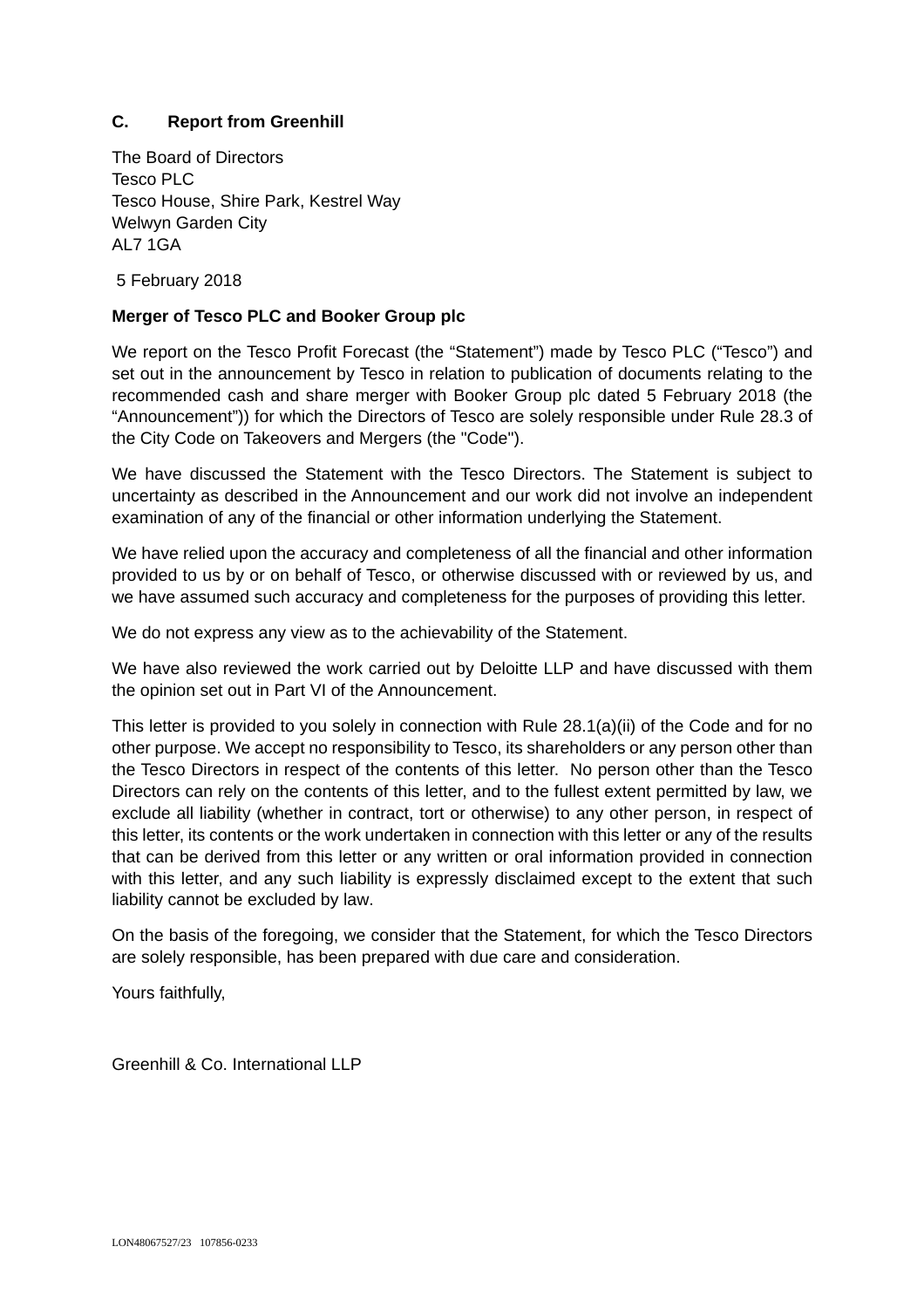# **D. Report from Barclays**

The Board of Directors Tesco PLC Tesco House, Shire Park, Kestrel Way Welwyn Garden City AL7 1GA

5 February 2018

### **Merger of Tesco PLC and Booker Group plc**

We report on the Tesco Profit Forecast (the "Statement") made by Tesco PLC ("Tesco") and set out in the announcement by Tesco in relation to publication of documents relating to the recommended cash and share merger with Booker Group plc dated 5 February 2018 (the "Announcement")) for which the Directors of Tesco are solely responsible under Rule 28.3 of the City Code on Takeovers and Mergers (the "Code").

We have discussed the Statement with the Tesco Directors. The Statement is subject to uncertainty as described in the Announcement and our work did not involve an independent examination of any of the financial or other information underlying the Statement.

We have relied upon the accuracy and completeness of all the financial and other information provided to us by or on behalf of Tesco, or otherwise discussed with or reviewed by us, and we have assumed such accuracy and completeness for the purposes of providing this letter.

We do not express any view as to the achievability of the Statement.

We have also reviewed the work carried out by Deloitte LLP and have discussed with them the opinion set out in Part VI of the Announcement.

This letter is provided to you solely in connection with Rule 28.1(a)(ii) of the Code and for no other purpose. We accept no responsibility to Tesco, its shareholders or any person other than the Tesco Directors in respect of the contents of this letter. No person other than the Tesco Directors can rely on the contents of this letter, and to the fullest extent permitted by law, we exclude all liability (whether in contract, tort or otherwise) to any other person, in respect of this letter, its contents or the work undertaken in connection with this letter or any of the results that can be derived from this letter or any written or oral information provided in connection with this letter, and any such liability is expressly disclaimed except to the extent that such liability cannot be excluded by law.

On the basis of the foregoing, we consider that the Statement, for which the Tesco Directors are solely responsible, has been prepared with due care and consideration.

Yours faithfully,

Barclays Bank PLC, acting through its Investment Bank